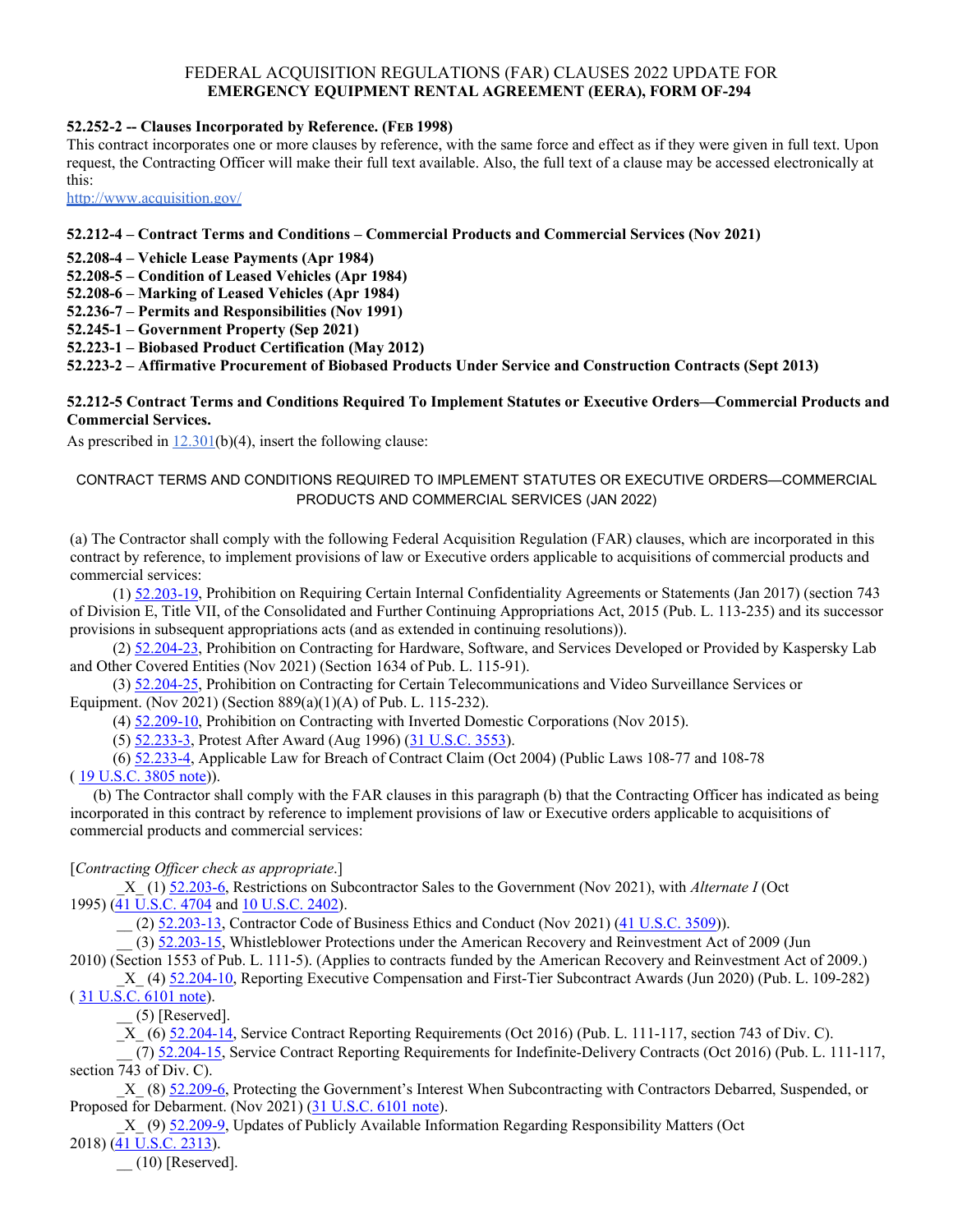\_\_ (11) (i) [52.219-3,](https://www.acquisition.gov/far/52.219-3#FAR_52_219_3) Notice of HUBZone Set-Aside or Sole-Source Award (Nov 2021) (15 [U.S.C.](http://uscode.house.gov/view.xhtml?req=granuleid:USC-prelim-title15-section637a&num=0&edition=prelim) 657a)

 \_\_ (12) (i) [52.219-4,](https://www.acquisition.gov/far/52.219-4#FAR_52_219_4) Notice of Price Evaluation Preference for HUBZone Small Business Concerns (Mar 2020) (if the offeror elects to waive the preference, it shall so indicate in its offer)  $(15 \text{ U.S.C. } 657a)$  $(15 \text{ U.S.C. } 657a)$  $(15 \text{ U.S.C. } 657a)$ .

- $(iii)$  Alternate I (Mar 2020) of  $52.219-4$ .
- $(13)$  [Reserved]
- (14) (i) [52.219-6,](https://www.acquisition.gov/far/52.219-6#FAR_52_219_6) Notice of Total Small Business Set-Aside (Nov 2020) (15 [U.S.C.](http://uscode.house.gov/browse.xhtml;jsessionid=114A3287C7B3359E597506A31FC855B3) 644). (ii) Alternate I (Mar 2020) of  $52.219-6$ .
- \_\_ (15) (i) [52.219-7,](https://www.acquisition.gov/far/52.219-7#FAR_52_219_7) Notice of Partial Small Business Set-Aside (Nov 2020) (15 [U.S.C.](http://uscode.house.gov/browse.xhtml;jsessionid=114A3287C7B3359E597506A31FC855B3) 644).
	- \_\_ (ii) Alternate I (Mar 2020) of [52.219-7.](https://www.acquisition.gov/far/52.219-7#FAR_52_219_7)
- $(16)$  [52.219-8,](https://www.acquisition.gov/far/52.219-8#FAR_52_219_8) Utilization of Small Business Concerns (Oct 2018) (15 U.S.C. [637\(d\)\(2\)](http://uscode.house.gov/browse.xhtml;jsessionid=114A3287C7B3359E597506A31FC855B3) and (3)).
- (17) (i) [52.219-9,](https://www.acquisition.gov/far/52.219-9#FAR_52_219_9) Small Business Subcontracting Plan (Nov 2021) (15 U.S.C. [637\(d\)\(4\)\)](http://uscode.house.gov/browse.xhtml;jsessionid=114A3287C7B3359E597506A31FC855B3).
	- \_\_ (ii) Alternate I (Nov 2016) of [52.219-9.](https://www.acquisition.gov/far/52.219-9#FAR_52_219_9)
	- $\frac{1}{2}$  (iii) Alternate II (Nov 2016) of  $\frac{52.219-9}{2}$ .
	- $(iv)$  Alternate III (Jun 2020) of  $\frac{52.219-9}{52.219-9}$ .
	- (v) Alternate IV (Nov 2021) of  $52.219-9$
- (18) (i) [52.219-13,](https://www.acquisition.gov/far/52.219-13#FAR_52_219_13) Notice of Set-Aside of Orders (Mar 2020) (15 U.S.C. [644\(r\)\)](http://uscode.house.gov/browse.xhtml;jsessionid=114A3287C7B3359E597506A31FC855B3).
	- \_\_ (ii) Alternate I (Mar 2020) of [52.219-13.](https://www.acquisition.gov/far/52.219-13#FAR_52_219_13)
- \_ (19) <u>52.219-14</u>, Limitations on Subcontracting (Nov 2021) (15 U.S.C. [637\(a\)\(14\)\)](http://uscode.house.gov/browse.xhtml;jsessionid=114A3287C7B3359E597506A31FC855B3).
- \_\_ (20) [52.219-16,](https://www.acquisition.gov/far/52.219-16#FAR_52_219_16) Liquidated Damages-Subcontracting Plan (Nov 2021) (15 U.S.C. [637\(d\)\(4\)\(F\)\(i\)\)](http://uscode.house.gov/browse.xhtml;jsessionid=114A3287C7B3359E597506A31FC855B3).
- \_\_ (21) [52.219-27,](https://www.acquisition.gov/far/52.219-27#FAR_52_219_27) Notice of Service-Disabled Veteran-Owned Small Business Set-Aside (Sep 2021) (15 [U.S.C.](http://uscode.house.gov/browse.xhtml;jsessionid=114A3287C7B3359E597506A31FC855B3) 657f).
- \_X\_ (22) (i) [52.219-28,](https://www.acquisition.gov/far/52.219-28#FAR_52_219_28) Post Award Small Business Program Rerepresentation (Sep 2021) (15 U.S.C. [632\(a\)\(2\)\)](http://uscode.house.gov/browse.xhtml;jsessionid=114A3287C7B3359E597506A31FC855B3). (ii) Alternate I (MAR 2020) of [52.219-28.](https://www.acquisition.gov/far/52.219-28#FAR_52_219_28)
- (23) [52.219-29,](https://www.acquisition.gov/far/52.219-29#FAR_52_219_29) Notice of Set-Aside for, or Sole Source Award to, Economically Disadvantaged Women-Owned Small Business Concerns (Sep 2021) (15 U.S.C. [637\(m\)\)](http://uscode.house.gov/browse.xhtml;jsessionid=114A3287C7B3359E597506A31FC855B3).
- (24) [52.219-30,](https://www.acquisition.gov/far/52.219-30#FAR_52_219_30) Notice of Set-Aside for, or Sole Source Award to, Women-Owned Small Business Concerns Eligible Under the Women-Owned Small Business Program (Sep 2021) (15 U.S.C. [637\(m\)\)](http://uscode.house.gov/browse.xhtml;jsessionid=114A3287C7B3359E597506A31FC855B3).
	- (25) [52.219-32,](https://www.acquisition.gov/far/52.219-32#FAR_52_219_32) Orders Issued Directly Under Small Business Reserves (Mar 2020) (15 [U.S.C.](https://www.govinfo.gov/content/pkg/USCODE-2018-title15/html/USCODE-2018-title15-chap14A-sec644.htm) 644(r)).
	- \_\_ (26) [52.219-33,](https://www.acquisition.gov/far/52.219-33#FAR_52_219_33) Nonmanufacturer Rule (Sep 2021) [\(15U.S.C. 637\(](https://www.govinfo.gov/content/pkg/USCODE-2018-title15/html/USCODE-2018-title15-chap14A-sec637.htm)a)(17)).
	- X (27) [52.222-3,](https://www.acquisition.gov/far/52.222-3#FAR_52_222_3) Convict Labor (Jun 2003) (E.O.11755).
	- \_X\_ (28) [52.222-19,](https://www.acquisition.gov/far/52.222-19#FAR_52_222_19) Child Labor-Cooperation with Authorities and Remedies (Jan 2022) (E.O.13126).
	- $X$  (29)  $52.222-21$ , Prohibition of Segregated Facilities (Apr 2015).
	- X (30) (i)  $\frac{52.222-26}{20}$ , Equal Opportunity (Sep 2016) (E.O.11246).

 $(i)$  Alternate I (Feb 1999) of  $52.222-26$ .

- X (31) (i) [52.222-35,](https://www.acquisition.gov/far/52.222-35#FAR_52_222_35) Equal Opportunity for Veterans (Jun 2020) (38 [U.S.C.](http://uscode.house.gov/view.xhtml?req=granuleid:USC-prelim-title38-section4212&num=0&edition=prelim) 4212).  $(iii)$  Alternate I (Jul 2014) of  $52.222-35$ .
- X (32) (i) [52.222-36,](https://www.acquisition.gov/far/52.222-36#FAR_52_222_36) Equal Opportunity for Workers with Disabilities (Jun 2020) (29 [U.S.C.](http://uscode.house.gov/view.xhtml?req=granuleid:USC-prelim-title29-section793&num=0&edition=prelim) 793). (ii) Alternate I (Jul 2014) of  $52.222-36$ .
	- \_\_ (33) [52.222-37,](https://www.acquisition.gov/far/52.222-37#FAR_52_222_37) Employment Reports on Veterans (Jun 2020) (38 [U.S.C.](http://uscode.house.gov/view.xhtml?req=granuleid:USC-prelim-title38-section4212&num=0&edition=prelim) 4212).
- \_X\_ (34) [52.222-40,](https://www.acquisition.gov/far/52.222-40#FAR_52_222_40) Notification of Employee Rights Under the National Labor Relations Act (Dec 2010) (E.O. 13496).
- X (35) (i) [52.222-50,](https://www.acquisition.gov/far/52.222-50#FAR_52_222_50) Combating Trafficking in Persons (Nov 2021) (22 U.S.C. [chapter](http://uscode.house.gov/browse.xhtml;jsessionid=114A3287C7B3359E597506A31FC855B3) 78 and E.O. 13627). (ii) Alternate I (Mar 2015) of  $52.222-50$  (22 U.S.C. [chapter](http://uscode.house.gov/browse.xhtml;jsessionid=114A3287C7B3359E597506A31FC855B3) 78 and E.O. 13627).

 \_X\_ (36) [52.222-54,](https://www.acquisition.gov/far/52.222-54#FAR_52_222_54) Employment Eligibility Verification (May 2022). (Executive Order 12989). (Not applicable to the acquisition of commercially available off-the-shelf items or certain other types of commercial items as prescribed in [22.1803.](https://www.acquisition.gov/far/22.1803#FAR_22_1803))

 \_\_ (37) (i) [52.223-9,](https://www.acquisition.gov/far/52.223-9#FAR_52_223_9) Estimate of Percentage of Recovered Material Content for EPA–Designated Items (May 2008) (42 U.S.C. [6962\(c\)\(3\)\(A\)\(ii\)\)](http://uscode.house.gov/browse.xhtml;jsessionid=114A3287C7B3359E597506A31FC855B3). (Not applicable to the acquisition of commercially available off-the-shelf items.)

(ii) Alternate I (May 2008) of  $52.223-9$  (42 U.S.C. [6962\(i\)\(2\)\(C\)\)](http://uscode.house.gov/browse.xhtml;jsessionid=114A3287C7B3359E597506A31FC855B3). (Not applicable to the acquisition of commercially available off-the-shelf items.)

(38) [52.223-11,](https://www.acquisition.gov/far/52.223-11#FAR_52_223_11) Ozone-Depleting Substances and High Global Warming Potential Hydrofluorocarbons (Jun 2016) (E.O.  $13693$ ).

(39) [52.223-12,](https://www.acquisition.gov/far/52.223-12#FAR_52_223_12) Maintenance, Service, Repair, or Disposal of Refrigeration Equipment and Air Conditioners (Jun 2016) (E.O. 13693).

- \_\_ (40) (i) [52.223-13,](https://www.acquisition.gov/far/52.223-13#FAR_52_223_13) Acquisition of EPEAT®-Registered Imaging Equipment (Jun 2014) (E.O.s 13423 and 13514). (ii) Alternate I (Oct 2015) of  $\frac{52.223-13.1}{2}$  $\frac{52.223-13.1}{2}$  $\frac{52.223-13.1}{2}$ .
- \_\_ (41) (i) [52.223-14,](https://www.acquisition.gov/far/52.223-14#FAR_52_223_14) Acquisition of EPEAT®-Registered Televisions (Jun 2014) (E.O.s 13423 and 13514). (ii) Alternate I (Jun 2014) of  $\frac{52.223-14}{52.223-14}$ .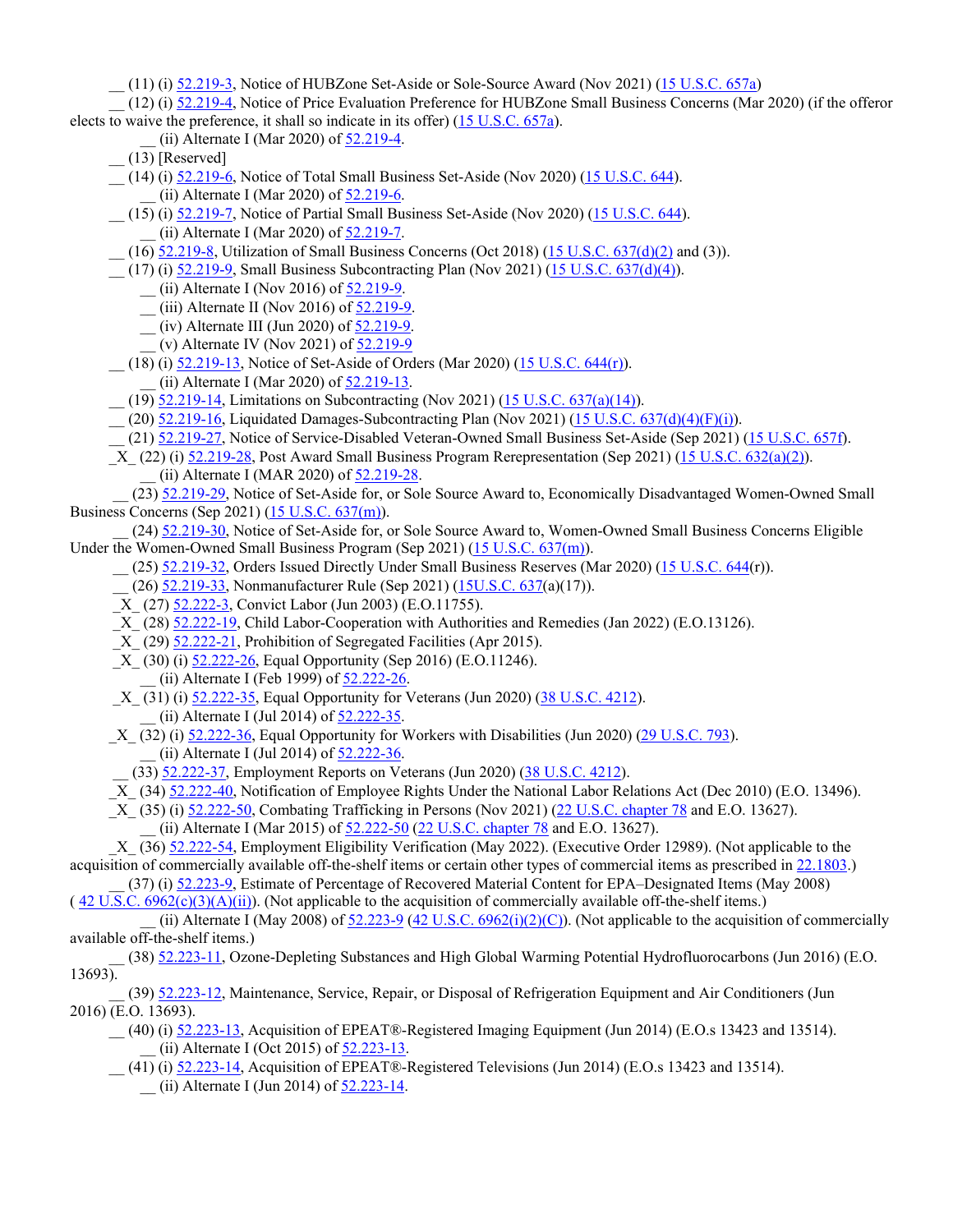$(42)$   $52.223-15$ , Energy Efficiency in Energy-Consuming Products (May 2020)  $(42 \text{ U.S.C. } 8259b)$  $(42 \text{ U.S.C. } 8259b)$ .

 \_\_ (43) (i) [52.223-16,](https://www.acquisition.gov/far/52.223-16#FAR_52_223_16) Acquisition of EPEAT®-Registered Personal Computer Products (Oct 2015) (E.O.s 13423 and 13514). (ii) Alternate I (Jun 2014) of  $52.223-16$ .

\_X\_ (44) [52.223-18,](https://www.acquisition.gov/far/52.223-18#FAR_52_223_18) Encouraging Contractor Policies to Ban Text Messaging While Driving (Jun 2020) (E.O. 13513).

\_\_ (45) [52.223-20,](https://www.acquisition.gov/far/52.223-20#FAR_52_223_20) Aerosols (Jun 2016) (E.O. 13693).

 $(46)$   $\frac{52.223-21}{21}$ , Foams (Jun 2016) (E.O. 13693).

\_\_ (47) (i) [52.224-3](https://www.acquisition.gov/far/52.224-3#FAR_52_224_3) Privacy Training (Jan 2017) (5 U.S.C. 552 a).

(ii) Alternate I (Jan 2017) of  $\overline{52.224-3}$ .

\_\_ (48) [52.225-1,](https://www.acquisition.gov/far/52.225-1#FAR_52_225_1) Buy American-Supplies (Nov 2021) (41 U.S.C. [chapter](http://uscode.house.gov/browse.xhtml;jsessionid=114A3287C7B3359E597506A31FC855B3) 83).

(49) (i) [52.225-3,](https://www.acquisition.gov/far/52.225-3#FAR_52_225_3) Buy American-Free Trade Agreements-Israeli Trade Act (Nov

2021)(41 [U.S.C.chapter83,](http://uscode.house.gov/browse.xhtml;jsessionid=114A3287C7B3359E597506A31FC855B3) 19 [U.S.C.](http://uscode.house.gov/browse.xhtml;jsessionid=114A3287C7B3359E597506A31FC855B3) 3301 note, 19 [U.S.C.](http://uscode.house.gov/browse.xhtml;jsessionid=114A3287C7B3359E597506A31FC855B3) 2112 note, 19 [U.S.C.](http://uscode.house.gov/browse.xhtml;jsessionid=114A3287C7B3359E597506A31FC855B3) 3805 note, 19 [U.S.C.](http://uscode.house.gov/browse.xhtml;jsessionid=114A3287C7B3359E597506A31FC855B3) 4001 note, Pub. L. 103-182, 108-77, 108-78, 108-286, 108-302, 109-53, 109-169, 109-283, 110-138, 112-41, 112-42, and 112-43.

\_\_ (ii) Alternate I (Jan 2021) of [52.225-3.](https://www.acquisition.gov/far/52.225-3#FAR_52_225_3) 

\_\_ (iii) Alternate II (Jan 2021) of [52.225-3.](https://www.acquisition.gov/far/52.225-3#FAR_52_225_3)

 $_{\text{1}}$  (iv) Alternate III (Jan 2021) of  $\frac{52.225}{3}$ .

\_\_ (50) [52.225-5,](https://www.acquisition.gov/far/52.225-5#FAR_52_225_5) Trade Agreements (Oct 2019) (19 [U.S.C.](http://uscode.house.gov/view.xhtml?req=granuleid:USC-prelim-title19-section2501&num=0&edition=prelim) 2501, *et seq*., 19 [U.S.C.](http://uscode.house.gov/view.xhtml?req=granuleid:USC-prelim-title19-section3301&num=0&edition=prelim) 3301 note).

 \_\_ (51) [52.225-13,](https://www.acquisition.gov/far/52.225-13#FAR_52_225_13) Restrictions on Certain Foreign Purchases (Feb 2021) (E.O.'s, proclamations, and statutes administered by the Office of Foreign Assets Control of the Department of the Treasury).

 \_\_ (52) [52.225-26,](https://www.acquisition.gov/far/52.225-26#FAR_52_225_26) Contractors Performing Private Security Functions Outside the United States (Oct 2016) (Section 862, as amended, of the National Defense Authorization Act for Fiscal Year 2008; 10 U.S.C. 2302Note).

 $(53)$   $\underline{52.226-4}$ , Notice of Disaster or Emergency Area Set-Aside (Nov2007) ( $\underline{42 \text{ U.S.C. } 5150}$  $\underline{42 \text{ U.S.C. } 5150}$  $\underline{42 \text{ U.S.C. } 5150}$ ).

\_\_ (54) [52.226-5,](https://www.acquisition.gov/far/52.226-5#FAR_52_226_5) Restrictions on Subcontracting Outside Disaster or Emergency Area (Nov2007) (42 [U.S.C.](http://uscode.house.gov/browse.xhtml;jsessionid=114A3287C7B3359E597506A31FC855B3) 5150).

\_\_ (55) [52.229-12,](https://www.acquisition.gov/far/52.229-12#FAR_52_229_12) Tax on Certain Foreign Procurements (Feb 2021).

\_\_ (56) [52.232-29,](https://www.acquisition.gov/far/52.232-29#FAR_52_232_29) Terms for Financing of Purchases of Commercial Items (Nov 2021) (41 [U.S.C.](http://uscode.house.gov/browse.xhtml;jsessionid=114A3287C7B3359E597506A31FC855B3) 4505, 10 U.S.C. [2307\(f\)\)](http://uscode.house.gov/browse.xhtml;jsessionid=114A3287C7B3359E597506A31FC855B3).

\_\_ (57) [52.232-30,](https://www.acquisition.gov/far/52.232-30#FAR_52_232_30) Installment Payments for Commercial Items (Nov 2021) (41 [U.S.C.](http://uscode.house.gov/browse.xhtml;jsessionid=114A3287C7B3359E597506A31FC855B3) 4505, 10 U.S.C. [2307\(f\)\)](http://uscode.house.gov/browse.xhtml;jsessionid=114A3287C7B3359E597506A31FC855B3).

\_\_ (58) [52.232-33,](https://www.acquisition.gov/far/52.232-33#FAR_52_232_33) Payment by Electronic Funds Transfer-System for Award Management (Oct2018) (31 [U.S.C.](http://uscode.house.gov/view.xhtml?req=granuleid:USC-prelim-title31-section3332&num=0&edition=prelim) 3332).

 \_\_ (59) [52.232-34,](https://www.acquisition.gov/far/52.232-34#FAR_52_232_34) Payment by Electronic Funds Transfer-Other than System for Award Management (Jul 2013)  $(31 \text{ U}.\overline{\text{S}.\text{C}}. 3332)$ .

(60) [52.232-36,](https://www.acquisition.gov/far/52.232-36#FAR_52_232_36) Payment by Third Party (May 2014) (31 [U.S.C.](http://uscode.house.gov/browse.xhtml;jsessionid=114A3287C7B3359E597506A31FC855B3) 3332).

(61) [52.239-1,](https://www.acquisition.gov/far/52.239-1#FAR_52_239_1) Privacy or Security Safeguards (Aug 1996) [\(5 U.S.C.](http://uscode.house.gov/view.xhtml?req=granuleid:USC-prelim-title5-section552a&num=0&edition=prelim) 552a).

(62) [52.242-5,](https://www.acquisition.gov/far/52.242-5#FAR_52_242_5) Payments to Small Business Subcontractors (Jan 2017) (15 U.S.C. [637\(d\)\(13\)\)](http://uscode.house.gov/browse.xhtml;jsessionid=114A3287C7B3359E597506A31FC855B3).

 $(63)$  (i)  $52.247-64$ , Preference for Privately Owned U.S.-Flag Commercial Vessels (Nov

2021) (46 U.S.C. Appx. [1241\(b\)](http://uscode.house.gov/browse.xhtml;jsessionid=114A3287C7B3359E597506A31FC855B3) and 10 [U.S.C.](http://uscode.house.gov/browse.xhtml;jsessionid=114A3287C7B3359E597506A31FC855B3) 2631).

\_\_ (ii) Alternate I (Apr 2003) of [52.247-64.](https://www.acquisition.gov/far/52.247-64#FAR_52_247_64)

 $(iii)$  Alternate II (Nov 2021) of  $52.247-64$ .

 (c) The Contractor shall comply with the FAR clauses in this paragraph (c), applicable to commercial services, that the Contracting Officer has indicated as being incorporated in this contract by reference to implement provisions of law or Executive orders applicable to acquisitions of commercial items:

[*Contracting Officer check as appropriate.*]

\_X\_ (1) [52.222-41,](https://www.acquisition.gov/far/52.222-41#FAR_52_222_41) Service Contract Labor Standards (Aug 2018) (41 U.S.C. [chapter67\)](http://uscode.house.gov/browse.xhtml;jsessionid=114A3287C7B3359E597506A31FC855B3).

\_X\_ (2)  $\frac{52.222-42}{52.222-42}$ , Statement of Equivalent Rates for Federal Hires (May 2014) (29 [U.S.C.](http://uscode.house.gov/browse.xhtml;jsessionid=114A3287C7B3359E597506A31FC855B3) 206 and 41 U.S.C. [chapter](http://uscode.house.gov/browse.xhtml;jsessionid=114A3287C7B3359E597506A31FC855B3) 67).

 \_\_ (3) [52.222-43,](https://www.acquisition.gov/far/52.222-43#FAR_52_222_43) Fair Labor Standards Act and Service Contract Labor Standards-Price Adjustment (Multiple Year and Option Contracts) (Aug 2018) (29 [U.S.C.](http://uscode.house.gov/browse.xhtml;jsessionid=114A3287C7B3359E597506A31FC855B3) 206 and 41 U.S.C. [chapter](http://uscode.house.gov/browse.xhtml;jsessionid=114A3287C7B3359E597506A31FC855B3) 67).

 \_X\_ (4) [52.222-44,](https://www.acquisition.gov/far/52.222-44#FAR_52_222_44) Fair Labor Standards Act and Service Contract Labor Standards-Price Adjustment (May 2014) ( [29U.S.C.206](http://uscode.house.gov/browse.xhtml;jsessionid=114A3287C7B3359E597506A31FC855B3) and 41 U.S.C. [chapter](http://uscode.house.gov/browse.xhtml;jsessionid=114A3287C7B3359E597506A31FC855B3) 67).

 \_\_ (5) [52.222-51,](https://www.acquisition.gov/far/52.222-51#FAR_52_222_51) Exemption from Application of the Service Contract Labor Standards to Contracts for Maintenance, Calibration, or Repair of Certain Equipment-Requirements (May 2014) (41 U.S.C. [chapter](http://uscode.house.gov/browse.xhtml;jsessionid=114A3287C7B3359E597506A31FC855B3) 67).

 \_\_ (6) [52.222-53,](https://www.acquisition.gov/far/52.222-53#FAR_52_222_53) Exemption from Application of the Service Contract Labor Standards to Contracts for Certain ServicesRequirements (May 2014) (41 U.S.C. [chapter](http://uscode.house.gov/browse.xhtml;jsessionid=114A3287C7B3359E597506A31FC855B3) 67).

X (7) [52.222-55,](https://www.acquisition.gov/far/52.222-55#FAR_52_222_55) Minimum Wages for Contractor Workers Under Executive Order 14026 (Jan 2022).

\_\_ (8) [52.222-62,](https://www.acquisition.gov/far/52.222-62#FAR_52_222_62) Paid Sick Leave Under Executive Order 13706 (Jan 2022) (E.O. 13706).

\_\_ (9) [52.226-6,](https://www.acquisition.gov/far/52.226-6#FAR_52_226_6) Promoting Excess Food Donation to Nonprofit Organizations (Jun 2020) (42 [U.S.C.](http://uscode.house.gov/browse.xhtml;jsessionid=114A3287C7B3359E597506A31FC855B3) 1792).

 (d) *Comptroller General Examination of Record*. The Contractor shall comply with the provisions of this paragraph (d) if this contract was awarded using other than sealed bid, is in excess of the simplified acquisition threshold, as defined in FAR [2.101,](https://www.acquisition.gov/far/2.101#FAR_2_101) on the date of award of this contract, and does not contain the clause at [52.215-2,](https://www.acquisition.gov/far/52.215-2#FAR_52_215_2) Audit and Records-Negotiation.

 (1) The Comptroller General of the United States, or an authorized representative of the Comptroller General, shall have access to and right to examine any of the Contractor's directly pertinent records involving transactions related to this contract.

(2) The Contractor shall make available at its offices at all reasonable times the records, materials, and other evidence for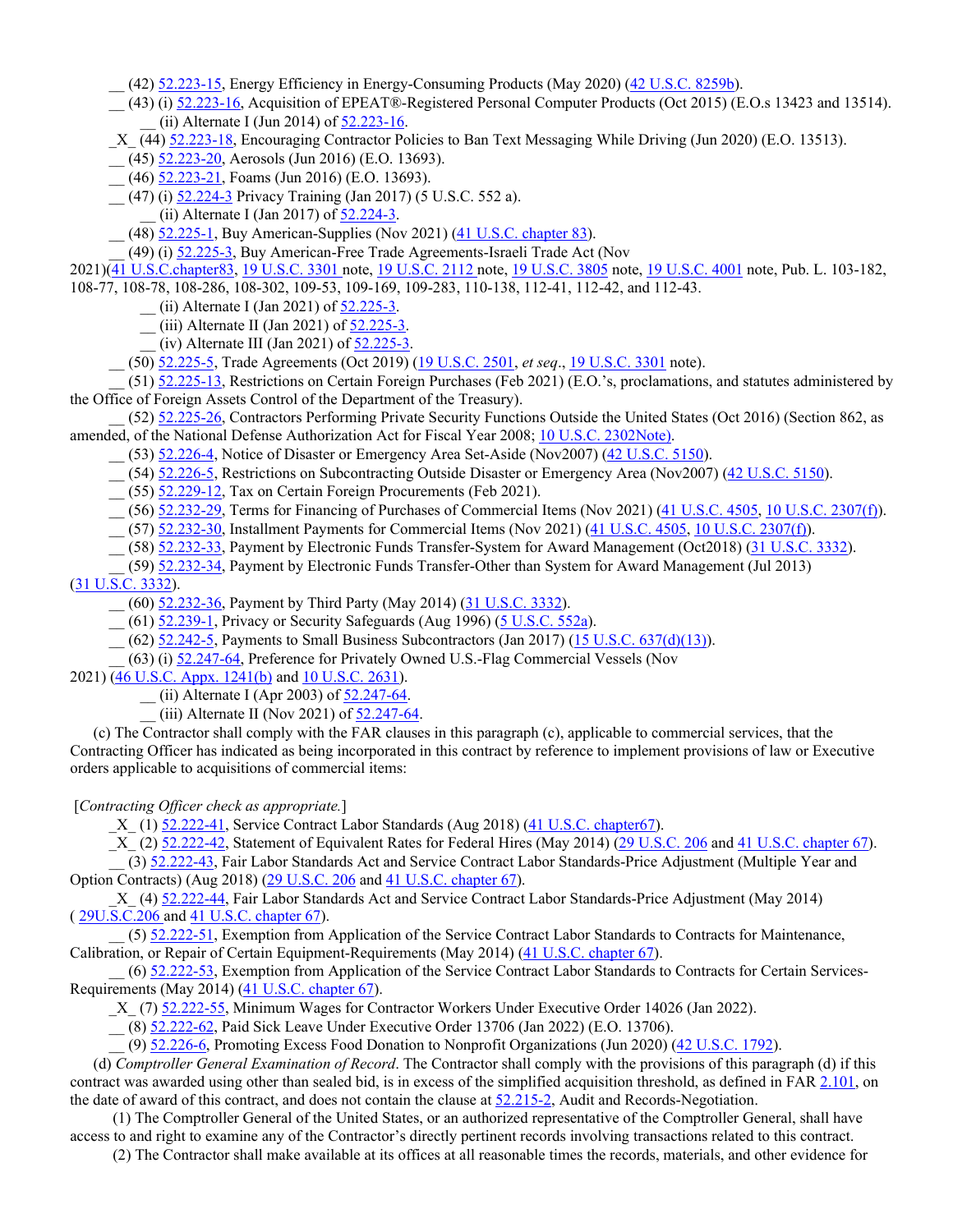examination, audit, or reproduction, until 3 years after final payment under this contract or for any shorter period specified in FAR subpart [4.7,](https://www.acquisition.gov/far/subpart-4.7#FAR_Subpart_4_7) Contractor Records Retention, of the other clauses of this contract. If this contract is completely or partially terminated, the records relating to the work terminated shall be made available for 3 years after any resulting final termination settlement. Records relating to appeals under the disputes clause or to litigation or the settlement of claims arising under or relating to this contract shall be made available until such appeals, litigation, or claims are finally resolved.

 (3) As used in this clause, records include books, documents, accounting procedures and practices, and other data, regardless of type and regardless of form. This does not require the Contractor to create or maintain any record that the Contractor does not maintain in the ordinary course of business or pursuant to a provision of law.

 (e) (1) Notwithstanding the requirements of the clauses in paragraphs (a), (b), (c), and (d) of this clause, the Contractor is not required to flow down any FAR clause, other than those in this paragraph  $(e)(1)$  in a subcontract for commercial items. Unless otherwise indicated below, the extent of the flow down shall be as required by the clause-

(i) [52.203-13,](https://www.acquisition.gov/far/52.203-13#FAR_52_203_13) Contractor Code of Business Ethics and Conduct (Nov 2021) (41 [U.S.C.](http://uscode.house.gov/browse.xhtml;jsessionid=114A3287C7B3359E597506A31FC855B3) 3509).

 (ii) [52.203-19,](https://www.acquisition.gov/far/52.203-19#FAR_52_203_19) Prohibition on Requiring Certain Internal Confidentiality Agreements or Statements (Jan 2017) (section 743 of Division E, Title VII, of the Consolidated and Further Continuing Appropriations Act, 2015 (Pub. L. 113-235) and its successor provisions in subsequent appropriations acts (and as extended in continuing resolutions)).

 (iii) [52.204-23,](https://www.acquisition.gov/far/52.204-23#FAR_52_204_23) Prohibition on Contracting for Hardware, Software, and Services Developed or Provided by Kaspersky Lab and Other Covered Entities (Nov 2021) (Section 1634 of Pub. L. 115-91).

 (iv) [52.204-25,](https://www.acquisition.gov/far/52.204-25#FAR_52_204_25) Prohibition on Contracting for Certain Telecommunications and Video Surveillance Services or Equipment. (Nov 2021) (Section 889(a)(1)(A) of Pub. L. 115-232).

(v)  $52.219-8$ , Utilization of Small Business Concerns (Oct 2018) (15 U.S.C. [637\(d\)\(2\)](http://uscode.house.gov/view.xhtml?req=granuleid:USC-prelim-title15-section637&num=0&edition=prelim) and (3)), in all subcontracts that offer further subcontracting opportunities. If the subcontract (except subcontracts to small business concerns) exceeds the applicable threshold specified in FAR  $19.702(a)$  $19.702(a)$  on the date of subcontract award, the subcontractor must include  $52.219-8$  in lower tier subcontracts that offer subcontracting opportunities.

(vi) [52.222-21,](https://www.acquisition.gov/far/52.222-21#FAR_52_222_21) Prohibition of Segregated Facilities (Apr 2015).

(vii) [52.222-26,](https://www.acquisition.gov/far/52.222-26#FAR_52_222_26) Equal Opportunity (Sep 2015) (E.O.11246).

(viii) [52.222-35,](https://www.acquisition.gov/far/52.222-35#FAR_52_222_35) Equal Opportunity for Veterans (Jun 2020) (38 [U.S.C.](http://uscode.house.gov/browse.xhtml;jsessionid=114A3287C7B3359E597506A31FC855B3) 4212).

 $(ix)$   $\underline{52.222-36}$ , Equal Opportunity for Workers with Disabilities (Jun 2020) (29 [U.S.C.](http://uscode.house.gov/browse.xhtml;jsessionid=114A3287C7B3359E597506A31FC855B3) 793).

(x) [52.222-37,](https://www.acquisition.gov/far/52.222-37#FAR_52_222_37) Employment Reports on Veterans (Jun 2020) (38 [U.S.C.](http://uscode.house.gov/browse.xhtml;jsessionid=114A3287C7B3359E597506A31FC855B3) 4212).

 (xi) [52.222-40,](https://www.acquisition.gov/far/52.222-40#FAR_52_222_40) Notification of Employee Rights Under the National Labor Relations Act (Dec 2010) (E.O. 13496). Flow down required in accordance with paragraph (f) of FAR clause [52.222-40.](https://www.acquisition.gov/far/52.222-40#FAR_52_222_40)

(xii) [52.222-41,](https://www.acquisition.gov/far/52.222-41#FAR_52_222_41) Service Contract Labor Standards (Aug 2018) (41 U.S.C. [chapter](http://uscode.house.gov/view.xhtml?req=granuleid:USC-prelim-title41-chapter67-front&num=0&edition=prelim) 67).

(xiii) (A) [52.222-50,](https://www.acquisition.gov/far/52.222-50#FAR_52_222_50) Combating Trafficking in Persons (Nov 2021) (22 U.S.C. [chapter](http://uscode.house.gov/browse.xhtml;jsessionid=114A3287C7B3359E597506A31FC855B3) 78 and E.O 13627).

(B) Alternate I (Mar 2015) of  $52.222 - 50$  (22 U.S.C. [chapter](http://uscode.house.gov/browse.xhtml;jsessionid=114A3287C7B3359E597506A31FC855B3) 78 and E.O. 13627).

 (xiv) [52.222-51,](https://www.acquisition.gov/far/52.222-51#FAR_52_222_51) Exemption from Application of the Service Contract Labor Standards to Contracts for Maintenance, Calibration, or Repair of Certain Equipment-Requirements (May2014) (41 U.S.C. [chapter](http://uscode.house.gov/browse.xhtml;jsessionid=114A3287C7B3359E597506A31FC855B3) 67).

 (xv) [52.222-53,](https://www.acquisition.gov/far/52.222-53#FAR_52_222_53) Exemption from Application of the Service Contract Labor Standards to Contracts for Certain Services-Requirements (May 2014) (41 U.S.C. [chapter](http://uscode.house.gov/browse.xhtml;jsessionid=114A3287C7B3359E597506A31FC855B3) 67).

(xvi) [52.222-54,](https://www.acquisition.gov/far/52.222-54#FAR_52_222_54) Employment Eligibility Verification (May 2022) (E.O. 12989).

(xvii) [52.222-55,](https://www.acquisition.gov/far/52.222-55#FAR_52_222_55) Minimum Wages for Contractor Workers Under Executive Order 14026 (Jan 2022).

(xviii) [52.222-62,](https://www.acquisition.gov/far/52.222-62#FAR_52_222_62) Paid Sick Leave Under Executive Order 13706 (Jan 2022) (E.O. 13706).

(xix) (A) [52.224-3,](https://www.acquisition.gov/far/52.224-3#FAR_52_224_3) Privacy Training (Jan 2017) [\(5 U.S.C.](http://uscode.house.gov/browse.xhtml;jsessionid=114A3287C7B3359E597506A31FC855B3) 552a).

(B) Alternate I (Jan 2017) of [52.224-3.](https://www.acquisition.gov/far/52.224-3#FAR_52_224_3) 

 (xx) [52.225-26,](https://www.acquisition.gov/far/52.225-26#FAR_52_225_26) Contractors Performing Private Security Functions Outside the United States (Oct 2016) (Section 862, as amended, of the National Defense Authorization Act for Fiscal Year 2008; 10 [U.S.C.](http://uscode.house.gov/browse.xhtml;jsessionid=114A3287C7B3359E597506A31FC855B3) 2302 Note).

 (xxi) [52.226-6,](https://www.acquisition.gov/far/52.226-6#FAR_52_226_6) Promoting Excess Food Donation to Nonprofit Organizations (Jun 2020) (42 [U.S.C.](http://uscode.house.gov/browse.xhtml;jsessionid=114A3287C7B3359E597506A31FC855B3) 1792). Flow down required in accordance with paragraph (e) of FAR clause 52.226-6.

(xxii) [52.247-64,](https://www.acquisition.gov/far/52.247-64#FAR_52_247_64) Preference for Privately Owned U.S.-Flag Commercial Vessels (Nov

2021) (46 U.S.C. Appx. [1241\(b\)](http://uscode.house.gov/browse.xhtml;jsessionid=114A3287C7B3359E597506A31FC855B3) and 10 [U.S.C.](http://uscode.house.gov/browse.xhtml;jsessionid=114A3287C7B3359E597506A31FC855B3) 2631). Flow down required in accordance with paragraph (d) of FAR clause 52.247-64.

 (2) While not required, the Contractor may include in its subcontracts for commercial products and commercial services a minimal number of additional clauses necessary to satisfy its contractual obligations.

(End of clause)